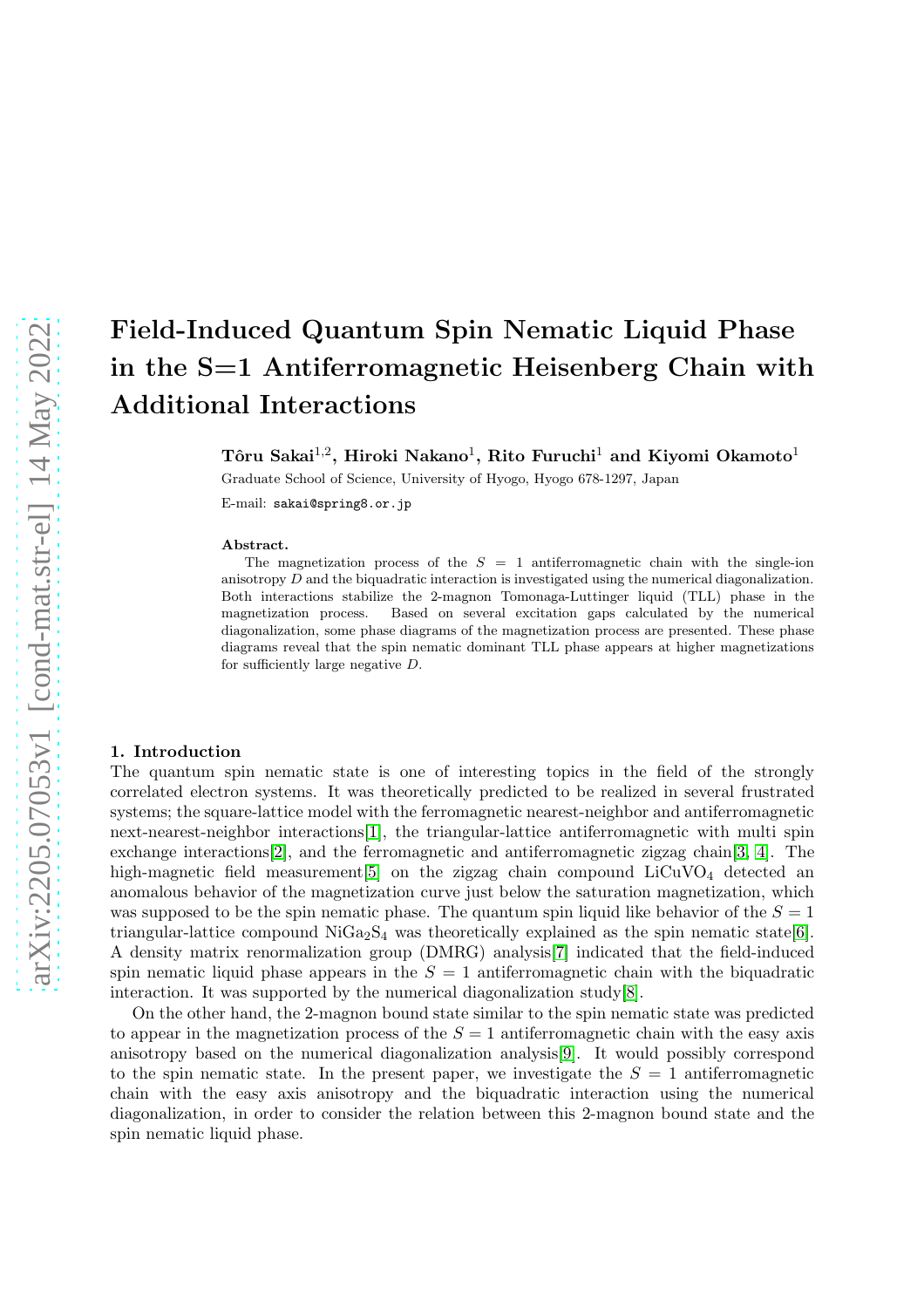## 2. Model

We consider the magnetization process of the  $S = 1$  antiferromagnetic chain with the easy axis single ion anisotropy D and the biquadratic interaction  $J_{BQ}$ . The system under the magnetic field is described by the Hamiltonian

<span id="page-1-0"></span>
$$
\mathcal{H} = \mathcal{H}_0 + \mathcal{H}_Z \n\mathcal{H}_0 = J \sum_{j=1}^{L} \vec{S}_j \cdot \vec{S}_{j+1} + D \sum_{j=1}^{L} (S_j^z)^2 + J_{\text{BQ}} \sum_{j=1}^{L} (\vec{S}_j \cdot \vec{S}_{j+1})^2 \n\mathcal{H}_Z = -H \sum_{j=1}^{L} S_j^z.
$$
\n(1)

In this paper we consider the case of  $J_{BQ} < 0$ ,  $D < 0$  and fix  $J = 1$ . The first term of  $\mathcal{H}_0$  is the bilinear exchange interaction which stabilizes the antiparallel configuration of the nearest neighbor spin pair. On the other hand, the third term, the biquadratic interaction does not only stabilize the antiparallel configuration, but also the parallel one. Thus the spin nematic liquid phase would possibly occur for sufficiently large  $|J_{BQ}|$ . A numerical diagonalization and DMRG study indicated that the biquadratic interaction stabilizes the spin nematic correlation[\[10\]](#page-3-9). If the spin nematic liquid phase is realized, the four spin correlation function would exhibit the powerlaw decay, while the two spin one decays exponentially. Then in this phase the single magnon excitation should be gapped, but the 2-magnon excitation should be gapless. Therefore the 2-magnon bound state would be realized there. If the spin nematic liquid phase appears in the magnetization process described by the Hamiltonian [\(1\)](#page-1-0), each step of the magnetization curve for the finite-size systems should be  $\delta S_{\text{total}}^z = 2$ , while  $\delta S_{\text{total}}^z = 1$  in the conventional Tomonaga-Luttinger liquid (TLL) phase. The negative  $D$  also yields a similar 2-magnon bound state, because the  $S_j^z = \pm 1$  states are stabilized and the  $S_j^z = 0$  state is skipped[\[9\]](#page-3-8). In order to clarify the feature of these 2-magnon bound states, we investigate the model [\(1\)](#page-1-0) using the numerical diagonalization of finite clusters under the periodic boundary condition. The calculated lowest energy for each magnetization  $M = (\sum_{j=1}^{L} S_j^z)$  and each momentum k is denoted as  $E_k(M)$  in the following sections.

## 3. Spin Nematic Liquid

The negative biquadratic interaction stabilizes the TLL phase where the 2-magnon bound state is realized, as well as the negative  $D$ . In this 2-magnon TLL phase the spin correlation functions are expected to have the following asymptotic forms:

$$
\langle (S_0^+)^2 (S_r^-)^2 \rangle \sim r^{-\eta_2}, \quad \langle S_0^z S_r^z \rangle \sim \cos(2k_F r) r^{-\eta_z} \quad (r \to \infty), \tag{2}
$$

where  $2k_F$  is given by  $2k_F = (1 - M/M_s)\pi$  and  $M_s$  is the saturation magnetization  $(M_s = L)$ .  $\langle (S_0^+)^2 (S_r^-)$  $\langle r \rangle$  is the nematic (quadrapole) correlation perpendicular to the magnetic field and  $\langle S_0^z S_r^z \rangle$  is the SDW correlation parallel to it. In a DMRG work[\[7\]](#page-3-6) the region with  $\eta_2 < \eta_z$  is called the nematic phase and the region with  $\eta_2 > \eta_z$  is called the SDW phase, although the boundary between them is just a crossover line. Thus in order to find the spin nematic liquid phase, we should look for the parameter region where the 2-magnon TLL is realized and  $\eta_2 < \eta_2$ is satisfied.

## 4. Exciation Gaps

In order to determine the boundary between the 1-magnon (conventional) and 2-magnon TLL phases, we consider several excitation gaps. The 2-magnon excitation gap  $\Delta_2$  is gapless in both phases. The 1-magnon excitation gap  $\Delta_1$  (the  $2k_F$  excitation gap of the 2-magnons  $\Delta_{2k_F}$ ) is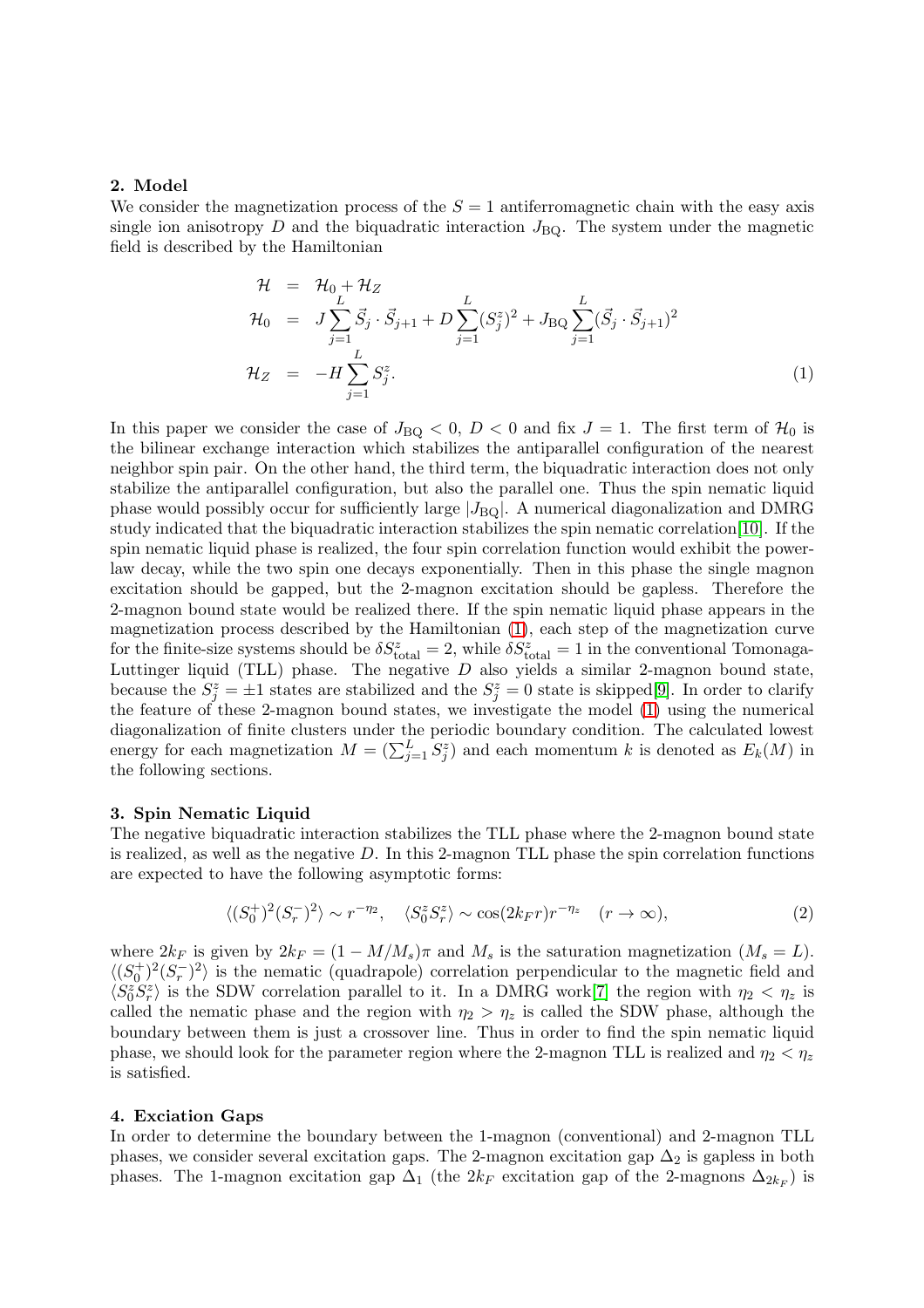

<span id="page-2-1"></span>Figure 1. (a)Scaled gaps  $L\Delta_1$ ,  $L\Delta_2$  and  $L\Delta_{2k_F}$  at  $M = M_s/2$  for  $J_{\text{BQ}} = 0.2$  are plotted versus D for  $L = 12$  and 16, (b) Exponents  $\eta_2$  and  $\eta_z$  estimated by [\(3\)](#page-2-0) plotted versus  $M/M_s$  for  $L = 14$ and 16 ( $J_{\text{BQ}}$ =-0.2, D=-1.5).  $\eta_2 \eta_z = 1$  is well satisfied around the cross of  $\eta_2$  and  $\eta_z$ . (c)Scaled gaps  $L\Delta_{\pi}$  for  $J_{\text{BQ}} = -0.2$ . It indicates the phase boundary about  $D \sim -0.1$ .

gapless (gapped ) in the 1-magnon TLL phase, while gapped (gapless) in the 2-magnon one. D dependence of the scaled excitation gaps  $L\Delta_1$ ,  $L\Delta_2$  and  $L\Delta_{2k_F}$  at  $M = M_s/2$  for  $J_{\rm BQ} = -0.2$ are shown in Fig.  $1(a)$ . Fig.  $1(a)$  indicates the above behaviors of these gaps. The cross point of  $\Delta_1$  and  $\Delta_{2k_F}$  is one of good estimations of the phase boundary between the 1-magon and 2-magon TLL phases. Our analysis of the  $L$  dependence indicates that this phase boundary converges faster than  $1/L^2$  with respect to L. Thus we adopt this method to determine the boundary between the 1-magnon and 2-magnon TLL phases.

## 5. Spin Correlation Exponents

According to the conformal field theory, the critical exponents  $\eta_2$  and  $\eta_z$  can be estimated the forms

<span id="page-2-0"></span>
$$
\eta_2 = \frac{E_0(M+2) + E_0(M-2) - 2E_0(M)}{E_{k_1}(M) - E_0(M)}, \quad \eta_z = 2 \frac{E_{2k_F}(M) - E_0(M)}{E_{k_1}(M) - E_0(M)},
$$
\n(3)

for each magnetization M, where  $k_1$  is defined as  $k_1 = L/2\pi$ .  $\eta_2$  and  $\eta_z$  estimated for  $L=14$  and 16 are plotted versus  $M/M_s$  in Fig. 1 (b). It suggests that the SDW correlation is dominant for small M, while the nematic one is for large M. Since the cross point of  $\eta_2$  and  $\eta_z$  is not so strongly dependent of L, the cross point of  $L = 16$  is used as the crossover point between the SDW and nematic TLL phases in Fig. [2\(](#page-3-10)a), (b) and (c), for  $J_{BQ}=0$ , -0.2 and -0.5, respectively. At least around the cross point the system well holds the relation  $\eta_2 \eta_2 = 1$ , which should be satisfied for TLL, as shown in Fig. 1(b).

### 6. Phase diagrams

The phase diagrams on the  $D-M/M_s$  plane are presented for  $J_{BQ}=0$ , -0.2, and -0.5 in Figs. [2](#page-3-10) (a), (b), and (c), respectively. The phase boundary at  $M = 0$  between the Haldane and Néel ordered phases, which is denoted as the green triangle in Fig. [2,](#page-3-10) is determined by the phenomenological renormalization using the excitation gap  $\Delta_{\pi}$  with  $k = \pi$  for L=10, 12, 14, and 16. The scaled gap  $L\Delta_{\pi}$  is plotted versus D for  $J_{BQ} = -0.2$  in Fig. [1\(](#page-2-1)c). The L dependent critical point